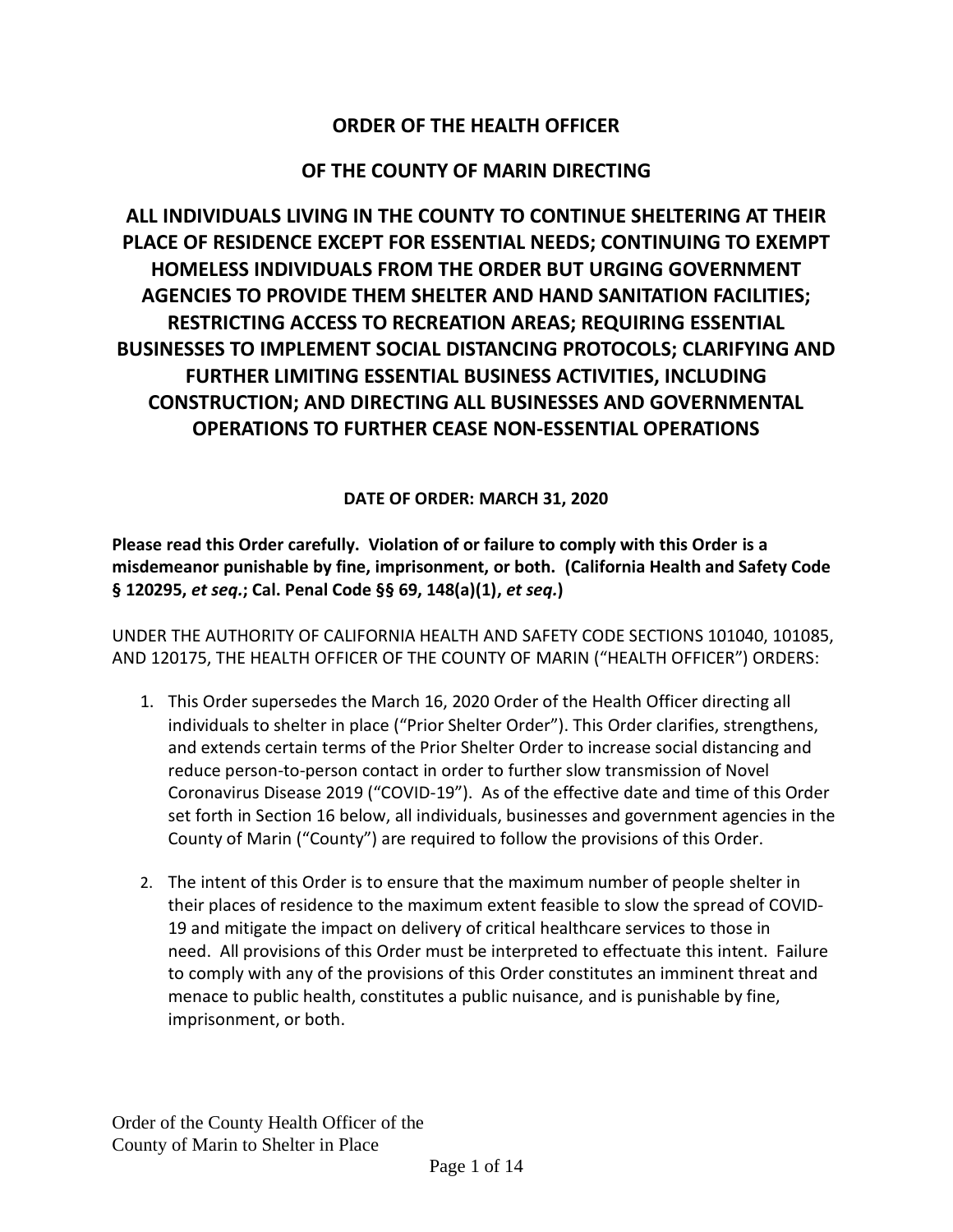- 3. All individuals currently living within the County are ordered to shelter at their place of residence. They may leave their residence only for Essential Activities, Essential Governmental Functions, Essential Travel, to work for Essential Businesses, or to perform Minimum Basic Operations for non-essential businesses, all as defined in Section 13. Individuals experiencing homelessness are exempt from this Section, but are strongly urged to obtain shelter, and governmental and other entities are strongly urged to, as soon as possible, make such shelter available and provide handwashing or hand sanitation facilities to persons who continue experiencing homelessness.
- 4. When people need to leave their place of residence for the limited purposes allowed in this Order, they must strictly comply with Social Distancing Requirements as defined in Section 13.k, except as expressly provided in this Order.
- 5. All businesses with a facility in the County, except Essential Businesses, as defined in Section 13.f, are required to cease all activities at facilities located within the County except Minimum Basic Operations, as defined in Section 13.g. For clarity, all businesses may continue operations consisting exclusively of owners, employees, volunteers, or contractors performing activities at their own residences (i.e., working from home). All Essential Businesses are strongly encouraged to remain open. But Essential Businesses are directed to maximize the number of employees who work from home. Essential Businesses may only assign those employees who cannot perform their job duties from home to work outside the home. All Essential Businesses shall prepare, post, and implement a Social Distancing Protocol at each of their facilities at which they are maintaining operations, as specified in Section 13.h. Businesses that include an Essential Business component at their facilities alongside non-essential components must, to the extent feasible, scale down their operations to the Essential Business component only; provided, however, that mixed retail businesses that are otherwise allowed to operate under this Order may continue to stock and sell non-essential products. Essential Businesses must follow industry-specific guidance issued by the Health Officer related to COVID-19.
- 6. All public and private gatherings of any number of people occurring outside a single household or living unit are prohibited, except for the limited purposes expressly permitted in this Order. Nothing in this Order prohibits members of a single household or living unit from engaging in Essential Travel or Essential Activities together.
- 7. All travel, including, but not limited to, travel on foot, bicycle, scooter, motorcycle, automobile, or public transit, except Essential Travel, as defined below in Section 13.i, is prohibited. People may use public transit only for purposes of performing Essential Activities or to travel to and from work to operate Essential Businesses, maintain Essential Governmental Functions, or to perform Minimum Basic Operations at nonessential businesses. Transit agencies and people riding on public transit must comply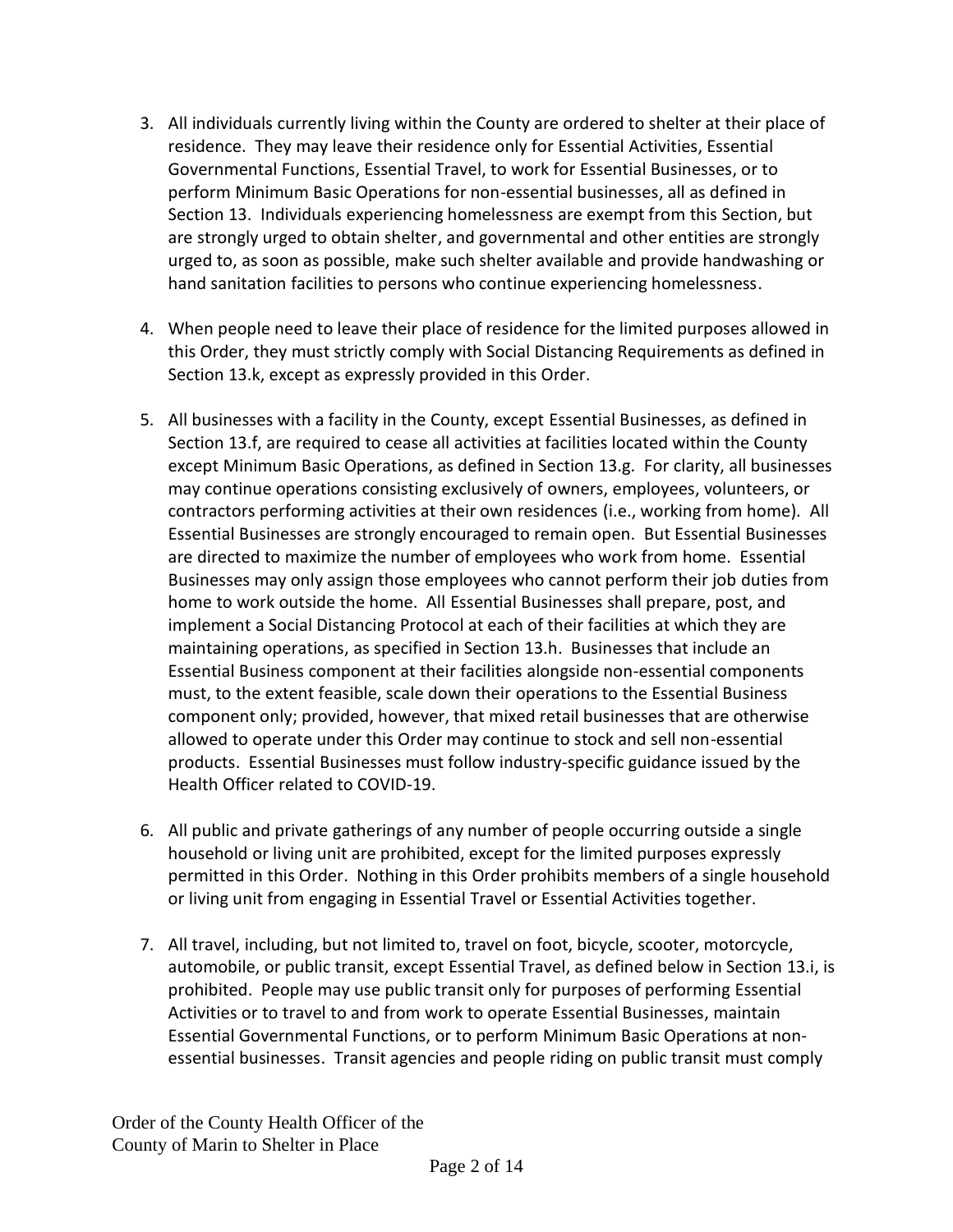with Social Distancing Requirements, as defined in Section 13.k, to the greatest extent feasible. This Order allows travel into or out of the County only to perform Essential Activities, operate Essential Businesses, maintain Essential Governmental Functions, or perform Minimum Basic Operations at non-essential businesses.

- 8. This Order is issued based on evidence of increasing occurrence of COVID-19 within the County and throughout the Bay Area, scientific evidence and best practices regarding the most effective approaches to slow the transmission of communicable diseases generally and COVID-19 specifically, and evidence that the age, condition, and health of a significant portion of the population of the County places it at risk for serious health complications, including death, from COVID-19. Due to the outbreak of the COVID-19 disease in the general public, which is now a pandemic according to the World Health Organization, there is a public health emergency throughout the County. Making the problem worse, some individuals who contract the virus causing the COVID-19 disease have no symptoms or have mild symptoms, which means they may not be aware they carry the virus and are transmitting it to others. Because even people without symptoms can transmit the infection, and because evidence shows the infection is easily spread, gatherings and other interpersonal interactions can result in preventable transmission of the virus. This public health emergency has substantially worsened since the County issued the Prior Shelter Order on March 16, 2020, with a significant escalation in the number of positive cases, hospitalizations, and deaths, and increasing strain on health care resources. At the same time, evidence suggests that the restrictions on mobility and social distancing requirements imposed by the Prior Shelter Order are slowing the rate of increase in community transmission and confirmed cases by limiting interactions among people, consistent with scientific evidence of the efficacy of similar measures in other parts of the country and world. The scientific evidence shows that at this stage of the emergency, it remains essential to continue to slow virus transmission as much as possible to protect the most vulnerable, to prevent the health care system from being overwhelmed, and to prevent deaths. Extension of the Prior Shelter Order and strengthening of its restrictions are necessary to further reduce the spread of the COVID-19 disease, preserving critical and limited healthcare capacity in the County and advancing toward a point in the public health emergency where transmission can be controlled.
- 9. This Order is also issued in light of the existence, as of March 30, 2020, of 99 cases of COVID-19 in the County, as well as at least 2,092 confirmed cases (up from 258 confirmed cases on March 15, 2020, just before the Prior Shelter Order) and at least 51 deaths (up from three deaths on March 15, 2020) in the seven Bay Area jurisdictions jointly issuing this Order, including a significant and increasing number of suspected cases of community transmission and likely further significant increases in transmission. This Order is necessary to slow the rate of spread, and the Health Officer will reevaluate it as further data becomes available.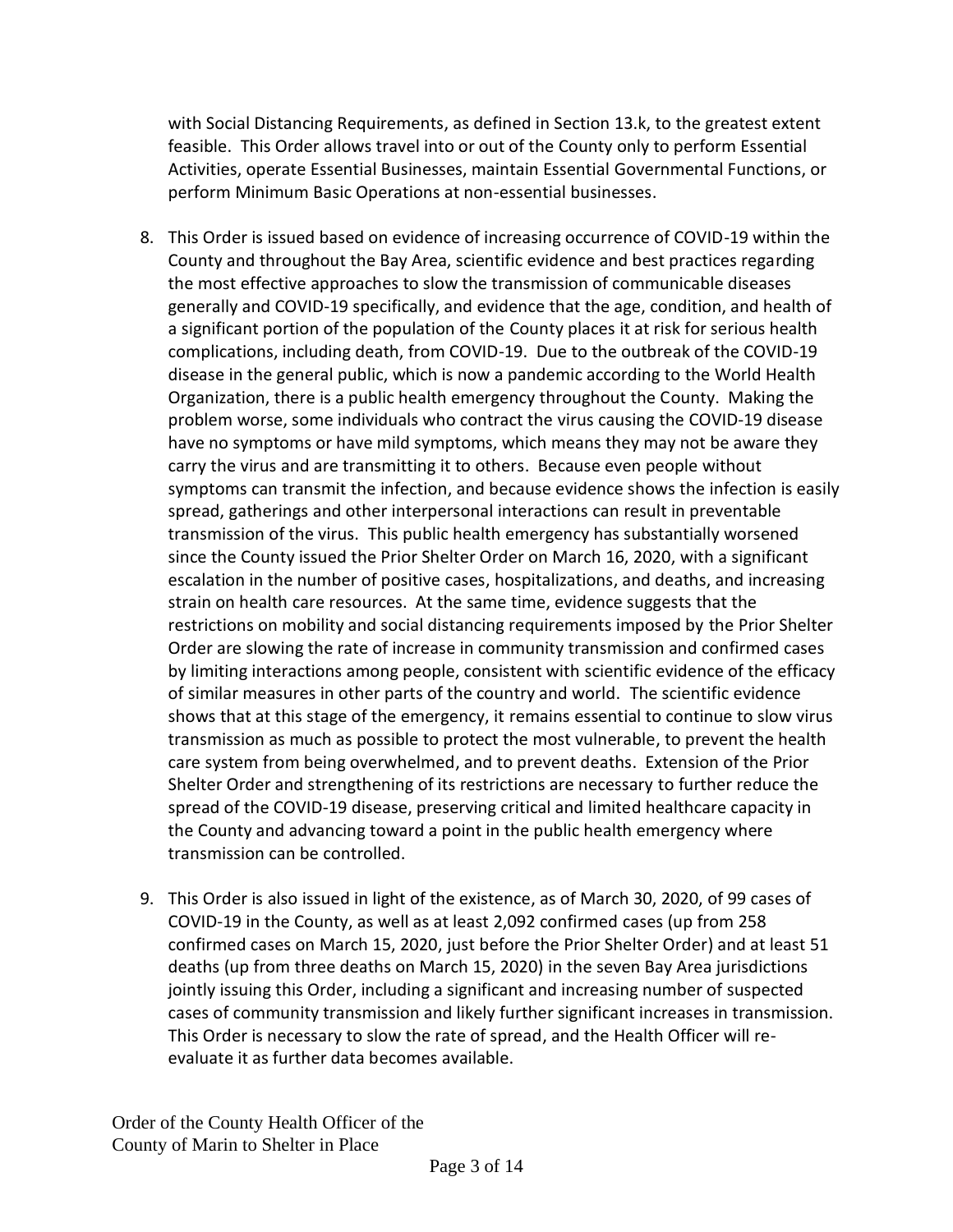- 10. This Order is issued in accordance with, and incorporates by reference, the March 4, 2020 Proclamation of a State of Emergency issued by Governor Gavin Newsom, the March 3, 2020 Proclamation by the Assistant Director of Emergency Services Declaring the Existence of a Local Emergency in the County, the March 3, 2020 Declaration of Local Health Emergency Regarding Novel Coronavirus 2019 (COVID-19) issued by the Health Officer, the March 10, 2020 Resolution of the Board of Supervisors of the County of Marin Ratifying and Extending the Declaration of a Local Health Emergency, the March 10, 2020 Resolution of the Board of Supervisors of the County of Marin Ratifying and Extending the Proclamation of a Local Emergency, and the March 31, 2020 Order of the Health Officer of the County of Marin Directing All Parks, Campgrounds, and Open Spaces to Further Close Motorized Access.
- 11. This Order is issued in light of evidence that the Prior Shelter Order has been generally effective in increasing social distancing, but that at this time additional restrictions are necessary to further mitigate the rate of transmission of COVID-19, to prevent the health care system from being overwhelmed, and prevent death. This Order comes after the release of substantial guidance from the County Health Officer, the Centers for Disease Control and Prevention, the California Department of Public Health, and other public health officials throughout the United States and around the world, including an increasing number of orders imposing similar social distancing requirements and mobility restrictions to combat the spread and harms of COVID-19. The Health Officer will continue to assess the quickly evolving situation and may modify or extend this Order, or issue additional Orders, related to COVID-19, as changing circumstances dictate.
- 12. This Order is also issued in light of the March 19, 2020 Order of the State Public Health Officer (the "State Shelter Order") , which set baseline statewide restrictions on nonresidential business activities effective until further notice, as well as the Governor's March 19, 2020 Executive Order N-33-20 directing California residents to follow the State Shelter Order. The State Shelter Order was complementary to the Prior Shelter Order. This Order adopts in certain respects more stringent restrictions addressing the particular facts and circumstances in this County, which are necessary to control the public health emergency as it is evolving within the County and the Bay Area. Without this tailored set of restrictions that further reduces the number of interactions between persons, scientific evidence indicates that the public health crisis in the County will worsen to the point at which it may overtake available health care resources within the County and increase the death rate. Also, this Order enumerates additional restrictions on non-work-related travel not covered by the State Shelter Order, including limiting such travel to performance of Essential Travel or Essential Activities; sets forth mandatory Social Distancing Requirements for all individuals in the County when engaged in activities outside their residences; and adds a mechanism to ensure that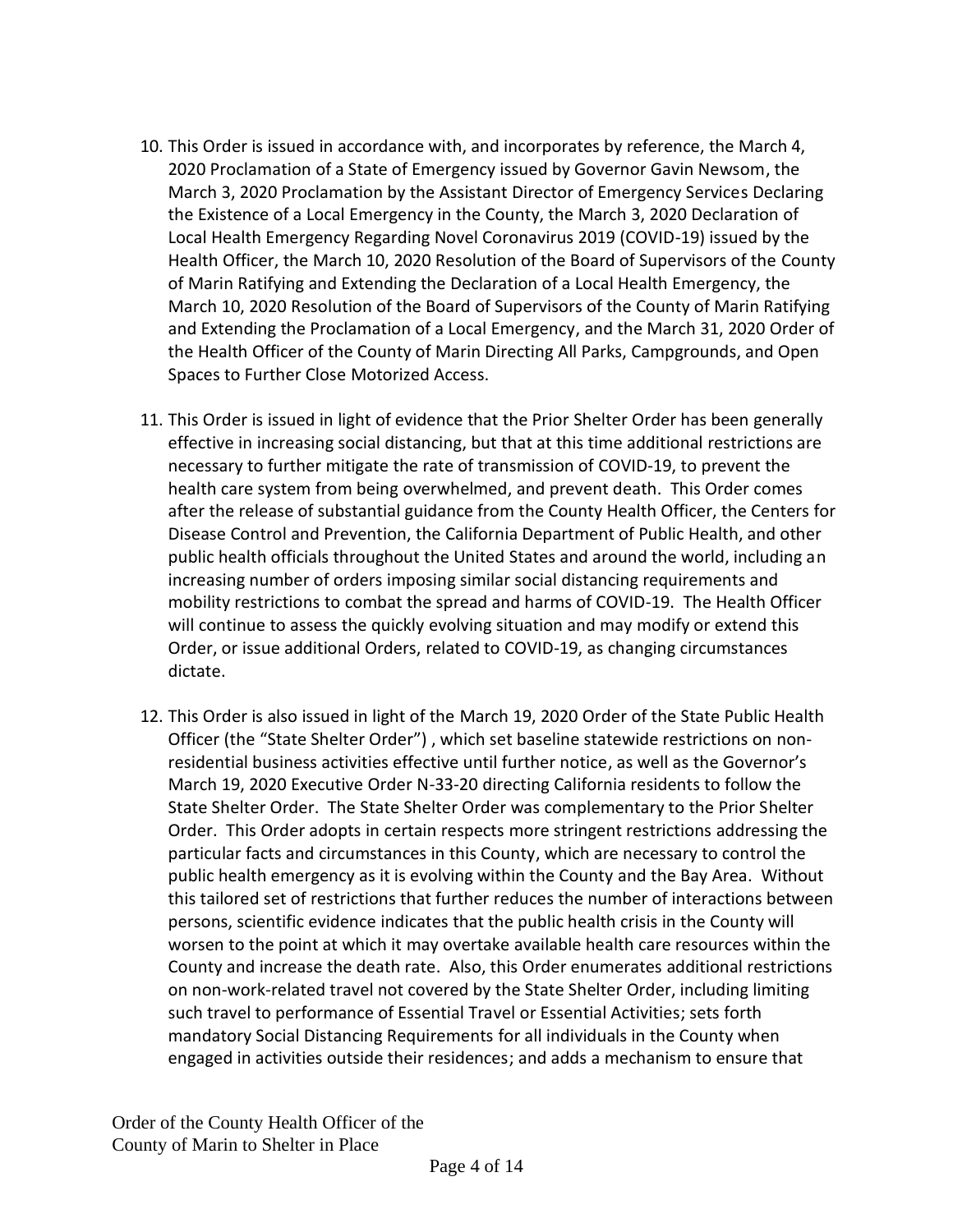Essential Businesses comply with the Social Distancing Requirements. Where a conflict exists between this Order and any state public health order related to the COVID-19 pandemic, the most restrictive provision controls. Consistent with California Health and Safety Code section 131080 and the Health Officer Practice Guide for Communicable Disease Control in California, except where the State Health Officer may issue an order expressly directed at this Order and based on a finding that a provision of this Order constitutes a menace to public health, any more restrictive measures in this Order continue to apply and control in this County.

## 13. Definitions and Exemptions.

- a. For the purposes of this Order, individuals may leave their residence only to perform the following "Essential Activities." But people at high risk of severe illness from COVID-19 and people who are sick are strongly urged to stay in their residence to the extent possible, except as necessary to seek or provide medical care or Essential Governmental Functions. Essential Activities are:
	- i. To engage in activities or perform tasks important to their health and safety, or to the health and safety of their family or household members (including pets), such as, by way of example only and without limitation, obtaining medical supplies or medication, or visiting a health care professional.
	- ii. To obtain necessary services or supplies for themselves and their family or household members, or to deliver those services or supplies to others, such as, by way of example only and without limitation, canned food, dry goods, fresh fruits and vegetables, pet supply, fresh meats, fish, and poultry, and any other household consumer products, products needed to work from home, or products necessary to maintain the habitability, sanitation, and operation of residences.
	- iii. To engage in outdoor recreation activity, including, by way of example and without limitation, walking, hiking, bicycling, and running, in compliance with Social Distancing Requirements and with the following limitations:
		- 1. Outdoor recreation activity at parks, beaches, and other open spaces must be in conformance with any restrictions on access and use established by the Health Officer, government, or other entity that manages such area to reduce crowding and risk of transmission of COVID-19. Such restrictions may include, but are not limited to, restricting the number of entrants, closing the area to vehicular access and parking, or closure to all public access;
		- 2. Use of recreational areas with high-touch equipment or that encourage gathering, including, but not limited to, playgrounds, outdoor gym equipment, picnic areas, dog parks, and barbecue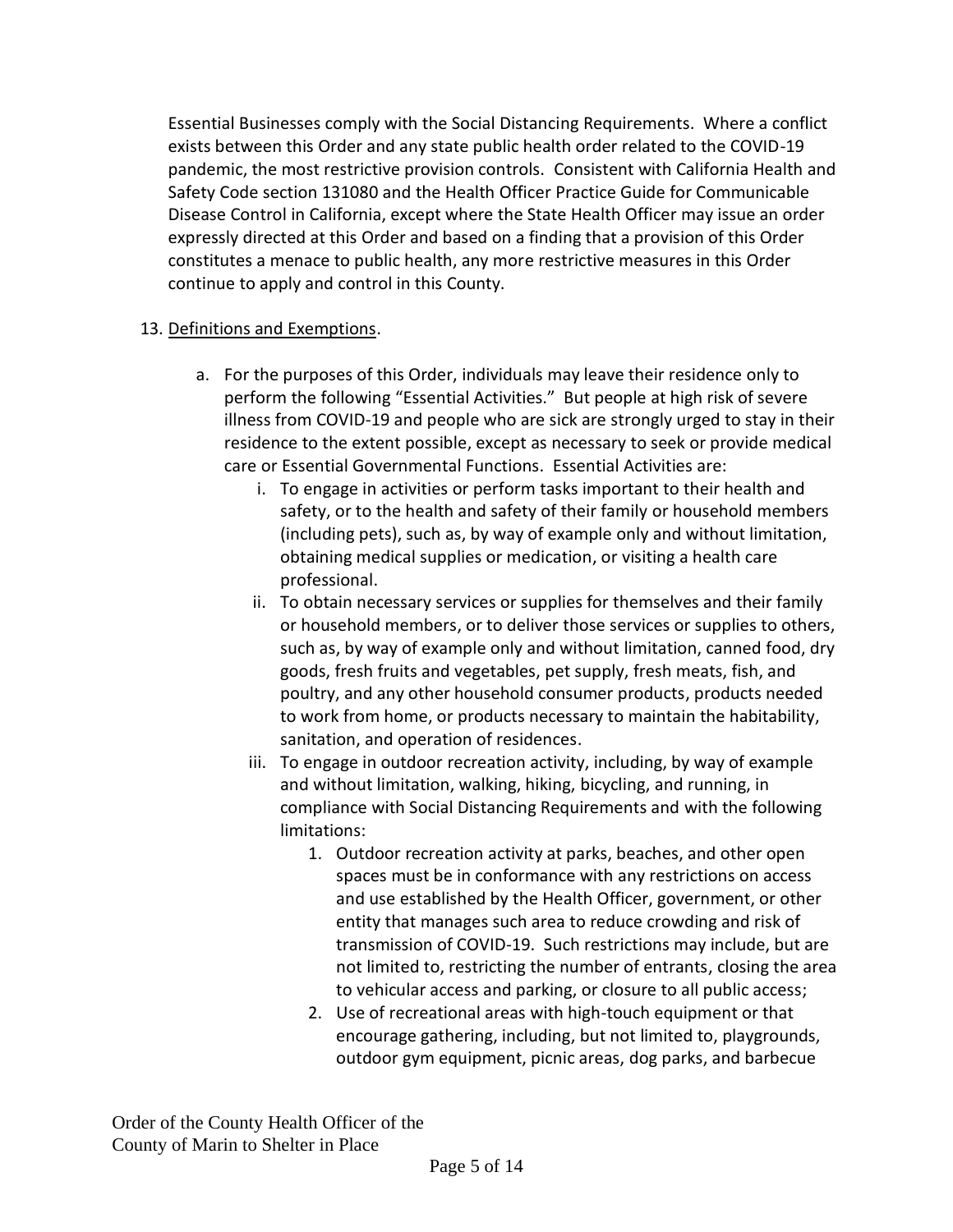areas, is prohibited outside of residences, and all such areas shall be closed to public access including by signage and, as appropriate, by physical barriers;

- 3. Use of shared facilities for recreational activities outside of residences, including, but not limited to, golf courses, tennis and pickle ball courts, rock parks, climbing walls, pools, spas, shooting and archery ranges, gyms, disc golf, and basketball courts is prohibited and those areas must be closed for recreational purposes, including by signage and, as appropriate, by physical barriers. Such facilities may be repurposed during the emergency to provide essential services needed to address the COVID-19 pandemic; and
- 4. Sports or activities that include the use of shared equipment may only be engaged in by members of the same household or living unit.
- iv. To perform work for an Essential Business or to otherwise carry out activities specifically permitted in this Order, including Minimum Basic Operations, as defined in this Section.
- v. To provide necessary care for a family member or pet in another household who has no other source of care.
- vi. To attend a funeral with no more than 10 individuals present.
- vii. To move residences, but only if it is not possible to defer an already planned move, if the move is necessitated by safety, sanitation, or habitability reasons, or if the move is necessary to preserve access to shelter. When moving into or out of the Bay Area region, individuals are strongly urged to quarantine for 14 days. To quarantine, individuals should follow the guidance of the United States Centers for Disease Control and Prevention.
- b. For the purposes of this Order, individuals may leave their residence to work for, volunteer at, or obtain services at "Healthcare Operations," including, without limitation, hospitals, clinics, COVID-19 testing locations, dentists, pharmacies, blood banks and blood drives, pharmaceutical and biotechnology companies, other healthcare facilities, healthcare suppliers, home healthcare services providers, mental health providers, or any related and/or ancillary healthcare services. "Healthcare Operations" also includes veterinary care and all healthcare services provided to animals. This exemption for Healthcare Operations shall be construed broadly to avoid any interference with the delivery of healthcare, broadly defined. "Healthcare Operations" excludes fitness and exercise gyms and similar facilities.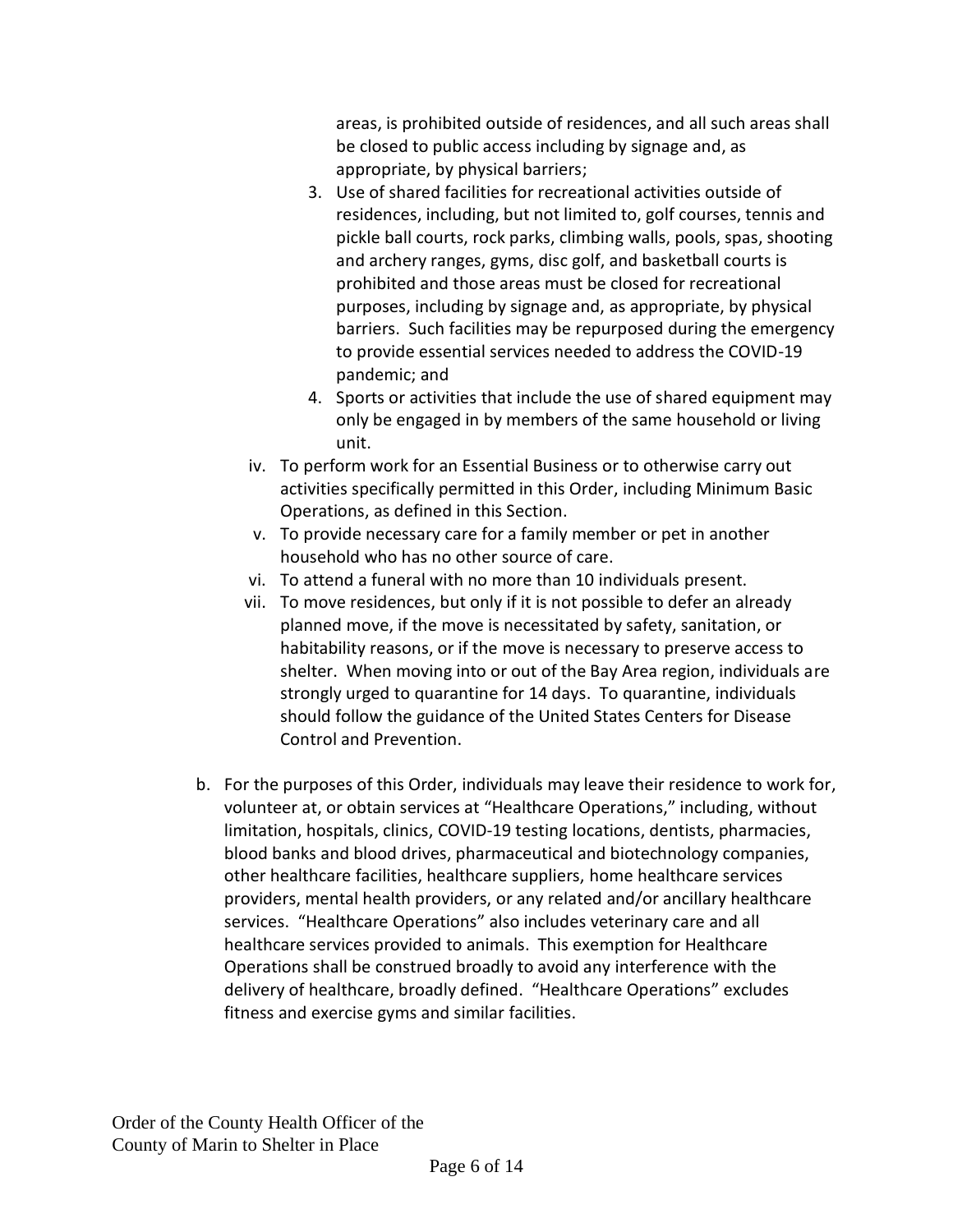- c. For the purposes of this Order, individuals may leave their residence to provide any services or perform any work necessary to the operation and maintenance of "Essential Infrastructure," including airports, utilities (including water, sewer, gas, and electrical), oil refining, roads and highways, public transportation, solid waste facilities (including collection, removal, disposal, and processing facilities), cemeteries, mortuaries, crematoriums, and telecommunications systems (including the provision of essential global, national, and local infrastructure for internet, computing services, business infrastructure, communications, and webbased services).
- d. For the purposes of this Order, all first responders, emergency management personnel, emergency dispatchers, court personnel, and law enforcement personnel, and others who need to perform essential services are categorically exempt from this Order to the extent they are performing those essential services. Further, nothing in this Order shall prohibit any individual from performing or accessing "Essential Governmental Functions," as determined by the governmental entity performing those functions in the County. Each governmental entity shall identify and designate appropriate employees, volunteers, or contractors to continue providing and carrying out any Essential Governmental Functions, including the hiring or retention of new employees or contractors to perform such functions. Each governmental entity and its contractors must employ all necessary emergency protective measures to prevent, mitigate, respond to and recover from the COVID-19 pandemic, and all Essential Governmental Functions shall be performed in compliance with Social Distancing Requirements to the greatest extent feasible.
- e. For the purposes of this Order, a "business" includes any for-profit, non-profit, or educational entity, whether a corporate entity, organization, partnership or sole proprietorship, and regardless of the nature of the service, the function it performs, or its corporate or entity structure.
- f. For the purposes of this Order, "Essential Businesses" are:
	- i. Healthcare Operations and businesses that operate, maintain, or repair Essential Infrastructure;
	- ii. Grocery stores, certified farmers' markets, farm and produce stands, supermarkets, food banks, convenience stores, and other establishments engaged in the retail sale of unprepared food, canned food, dry goods, non-alcoholic beverages, fresh fruits and vegetables, pet supply, fresh meats, fish, and poultry, as well as hygienic products and household consumer products necessary for personal hygiene or the habitability, sanitation, or operation of residences. The businesses included in this subparagraph (ii) include establishments that sell multiple categories of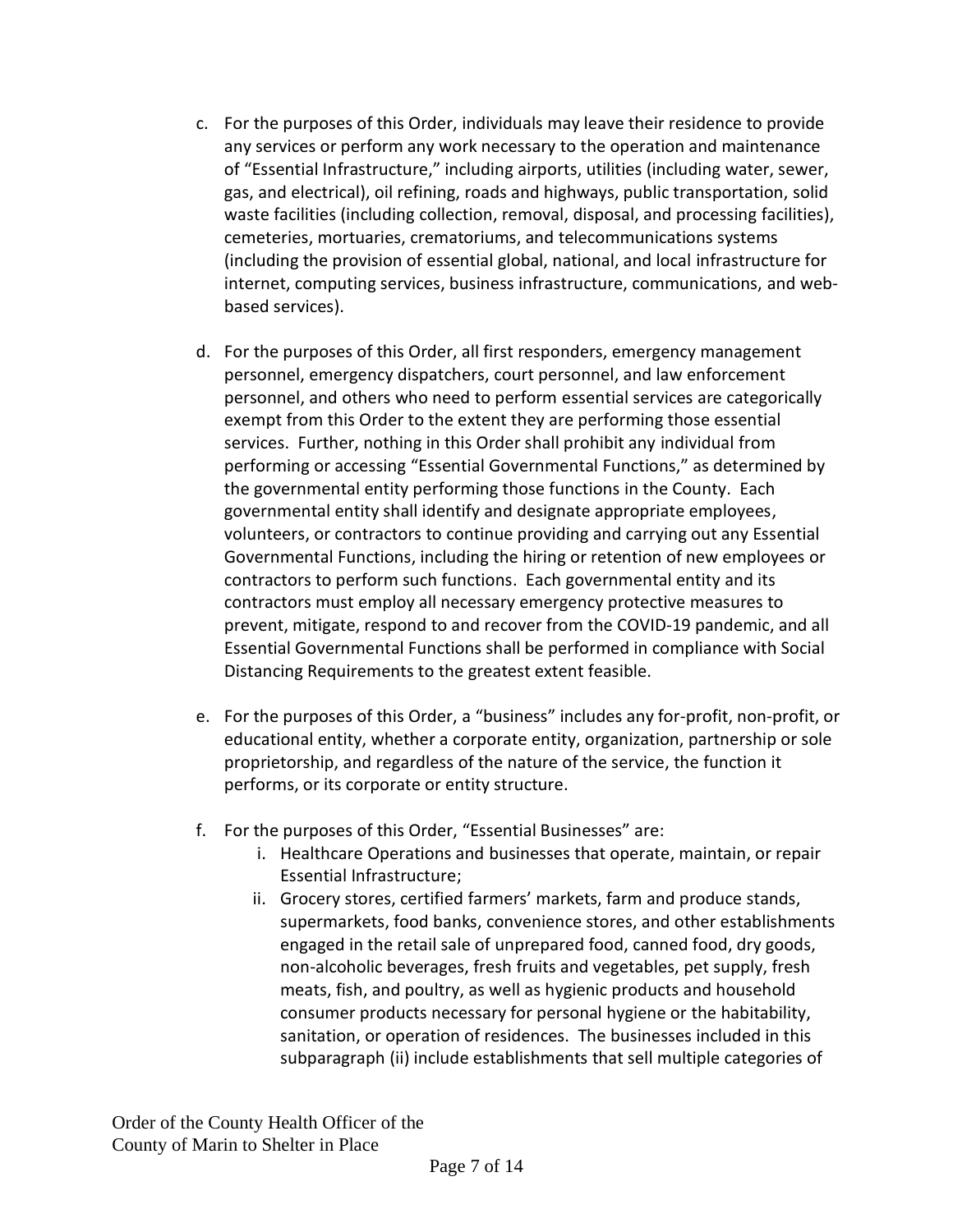products provided that they sell a significant amount of essential products identified in this subparagraph, such as liquor stores that also sell a significant amount of food.

- iii. Food cultivation, including farming, livestock, and fishing;
- iv. Businesses that provide food, shelter, and social services, and other necessities of life for economically disadvantaged or otherwise needy individuals;
- v. Construction, but only of the types listed in this subparagraph below:
	- 1. Projects immediately necessary to the maintenance, operation or repair of Essential Infrastructure;
	- 2. Projects associated with Healthcare Operations, including creating or expanding Healthcare Operations, provided that such construction is directly related to the COVID-19 response;
	- 3. Affordable housing that is or will be income-restricted, including multi-unit or mixed-use developments containing at least 10% income-restricted units;
	- 4. Public works projects if specifically designated as an Essential Governmental Function by the lead governmental agency;
	- 5. Shelters and temporary housing, but not including hotels or motels;
	- 6. Projects immediately necessary to provide critical noncommercial services to individuals experiencing homelessness, elderly persons, persons who are economically disadvantaged, and persons with special needs;
	- 7. Construction necessary to ensure that existing construction sites that must be shut down under this Order are left in a safe and secure manner, but only to the extent necessary to do so; and
	- 8. Construction or repair necessary to ensure that residences and buildings containing Essential Businesses are safe, sanitary, or habitable to the extent such construction or repair cannot reasonably be delayed;
- vi. Newspapers, television, radio, and other media services;
- vii. Gas stations and auto-supply, auto-repair (including, but not limited to, for cars, trucks, motorcycles and motorized scooters), and automotive dealerships, but only for the purpose of providing auto-supply and autorepair services (and not, by way of example, car sales or car washes). This subparagraph (vii) does not restrict the on-line purchase of automobiles if they are delivered to a residence or Essential Business;
- viii. Bicycle repair and supply shops;
- ix. Banks and related financial institutions;
- x. Service providers that enable residential transactions (including rentals, leases, and home sales), including, but not limited to, real estate agents,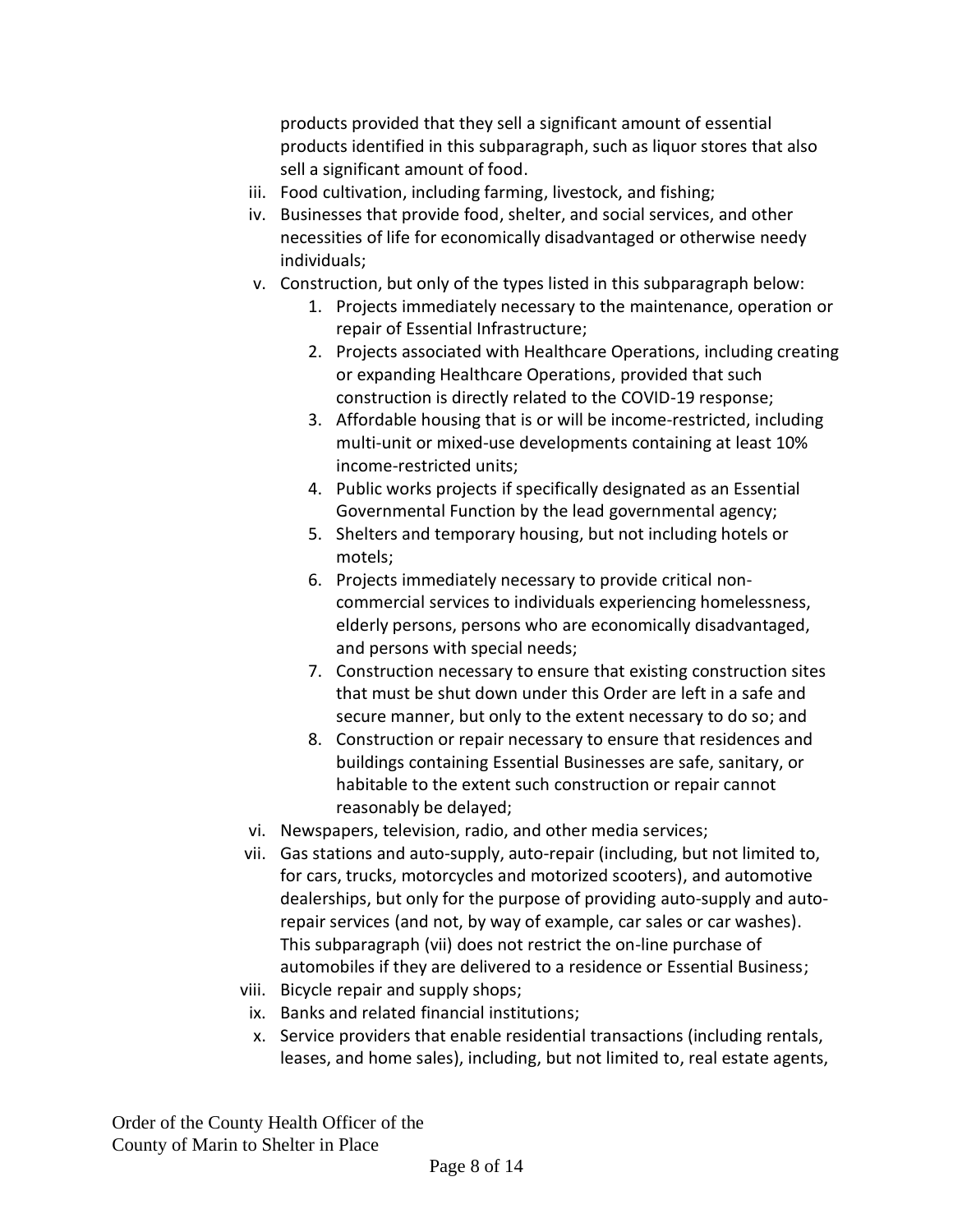escrow agents, notaries, and title companies, provided that appointments and other residential viewings must only occur virtually or, if a virtual viewing is not feasible, by appointment with no more than two visitors at a time residing within the same household or living unit and one individual showing the unit (except that in person visits are not allowed when the occupant is still residing in the residence);

- xi. Hardware stores;
- xii. Plumbers, electricians, exterminators, and other service providers who provide services that are necessary to maintaining the habitability, sanitation, and operation of residences and Essential Businesses, but not for cosmetic or other purposes;
- xiii. Arborists, landscapers, gardeners, and similar service professionals, but only to the limited extent necessary to maintain the habitability, sanitation, operation of businesses or residences, or the safety of residents, employees, or the public (such as fire safety or tree trimming to prevent a dangerous condition), and not for cosmetic or other purposes (such as upkeep);
- xiv. Businesses providing mailing and shipping services, including post office boxes;
- xv. Educational institutions—including public and private K-12 schools, colleges, and universities—for purposes of facilitating distance learning or performing essential functions, provided that social distancing of sixfeet per person is maintained to the greatest extent possible;
- xvi. Laundromats, drycleaners, and laundry service providers;
- xvii. Restaurants and other facilities that prepare and serve food, but only for delivery or carry out. Schools and other entities that typically provide free food services to students or members of the public may continue to do so under this Order on the condition that the food is provided to students or members of the public on a pick-up and take-away basis only. Schools and other entities that provide food services under this exemption shall not permit the food to be eaten at the site where it is provided, or at any other gathering site;
- xviii. Funeral home providers, mortuaries, cemeteries, and crematoriums, to the extent necessary for the transport, preparation, or processing of bodies or remains;
- xix. Businesses that supply other Essential Businesses with the support or supplies necessary to operate, but only to the extent that they support or supply these Essential Businesses. This exemption shall not be used as a basis for engaging in sales to the general public from retail storefronts;
- xx. Businesses that have the primary function of shipping or delivering groceries, food, or other goods directly to residences or businesses. This exemption shall not be used to allow for manufacturing or assembly of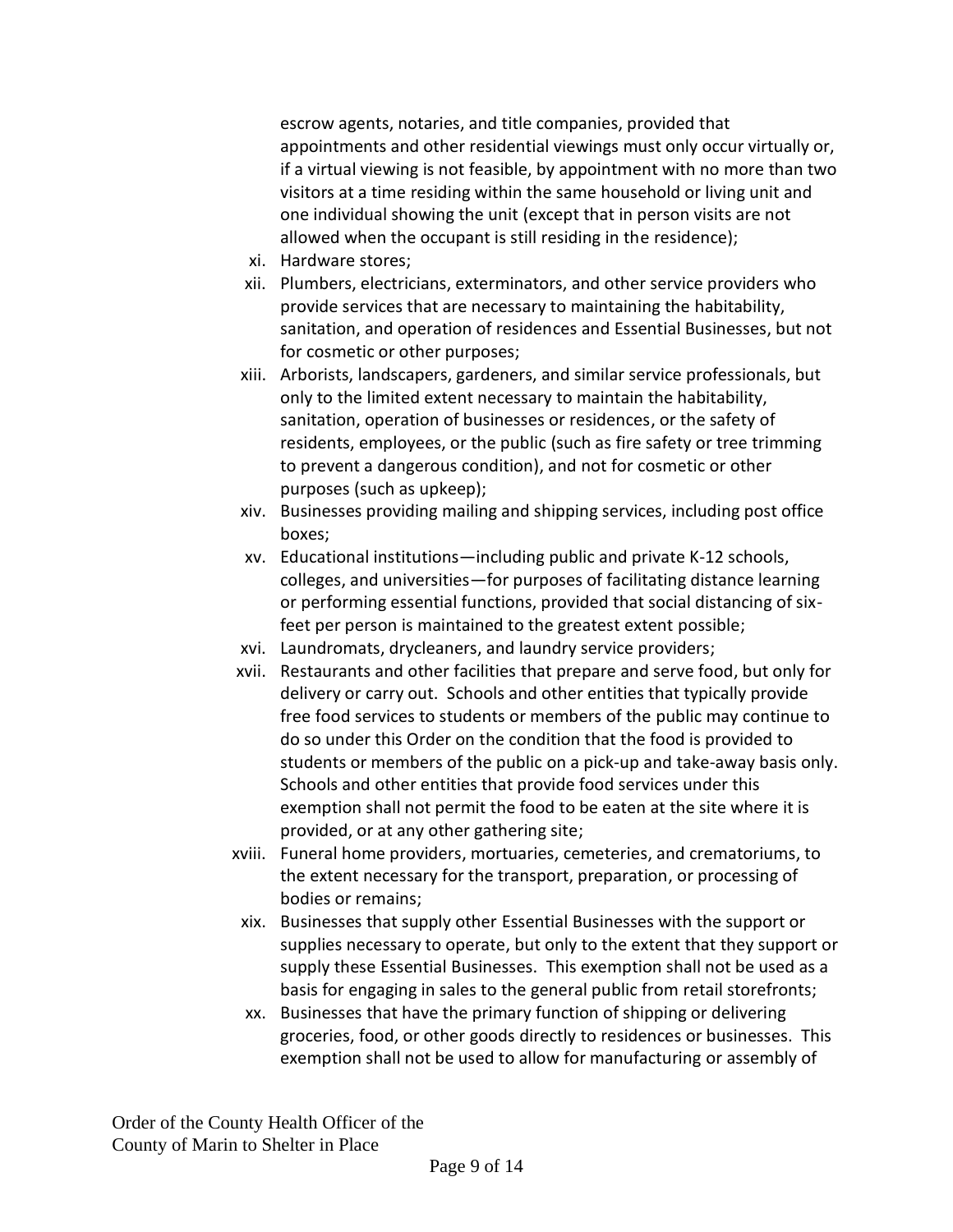non-essential products or for other functions besides those necessary to the delivery operation;

- xxi. Airlines, taxis, rental car companies, rideshare services (including shared bicycles and scooters), and other private transportation providers providing transportation services necessary for Essential Activities and other purposes expressly authorized in this Order;
- xxii. Home-based care for seniors, adults, children, and pets;
- xxiii. Residential facilities and shelters for seniors, adults, and children;
- xxiv. Professional services, such as legal, notary, or accounting services, when necessary to assist in compliance with non-elective, legally required activities;
- xxv. Services to assist individuals in finding employment with Essential Businesses;
- xxvi. Moving services that facilitate residential or commercial moves that are allowed under this Order;
- xxvii. Childcare facilities providing services that enable owners, employees, volunteers, and contractors for Essential Businesses, Essential Governmental Functions, or Minimum Basic Operations to work as allowed under this Order. Children of owners, employees, volunteers, and contractors who are not exempt under this Order may not attend childcare facilities. To the extent possible, childcare facilities must operate under the following conditions:
	- 1. Childcare must be carried out in stable groups of 12 or fewer ("stable" means that the same 12 or fewer children are in the same group each day).
	- 2. Children shall not change from one group to another.
	- 3. If more than one group of children is cared for at one facility, each group shall be in a separate room. Groups shall not mix with each other.
	- 4. Childcare providers shall remain solely with one group of children.
- g. For the purposes of this Order, "Minimum Basic Operations" means the following activities for businesses, provided that owners, employees, and contractors comply with Social Distancing Requirements as defined this Section, to the extent possible, while carrying out such operations:
	- i. The minimum necessary activities to maintain and protect the value of the business's inventory and facilities; ensure security, safety, and sanitation; process payroll and employee benefits; provide for the delivery of existing inventory directly to residences or businesses; and related functions.
	- ii. The minimum necessary activities to facilitate owners, employees, and contractors of the business being able to continue to work remotely from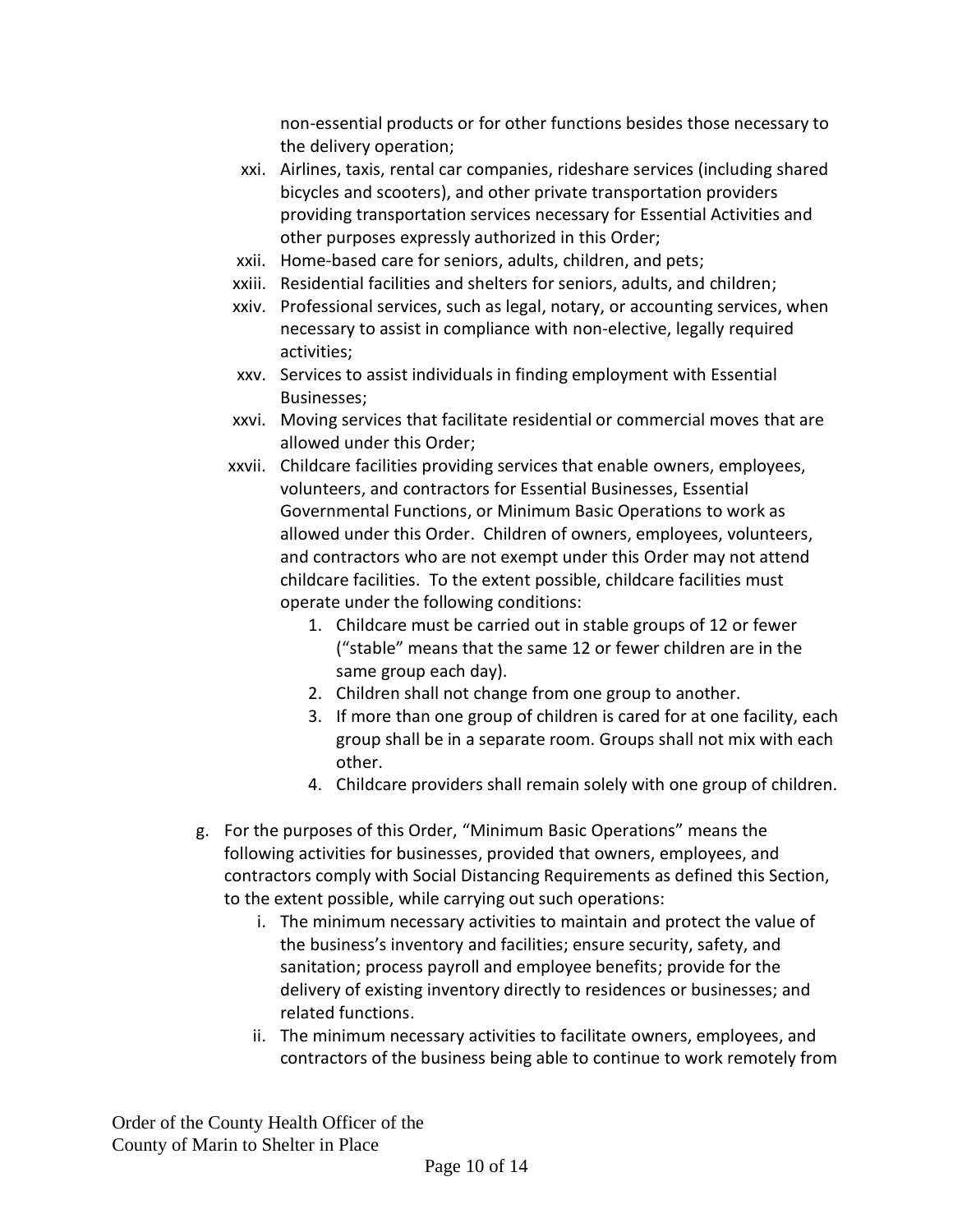their residences, and to ensure that the business can deliver its service remotely.

- h. For the purposes of this Order, all Essential Businesses must prepare and post by no later than 11:59 p.m. on April 2, 2020 a "Social Distancing Protocol" for each of their facilities in the County frequented by the public or employees. The Social Distancing Protocol must be substantially in the form attached to this Order as Appendix A. The Social Distancing Protocol must be posted at or near the entrance of the relevant facility, and shall be easily viewable by the public and employees. A copy of the Social Distancing Protocol must also be provided to each employee performing work at the facility. All Essential Businesses shall implement the Social Distancing Protocol and provide evidence of its implementation to any authority enforcing this Order upon demand. The Social Distancing Protocol must explain how the business is achieving the following, as applicable:
	- i. Limiting the number of people who can enter into the facility at any one time to ensure that people in the facility can easily maintain a minimum six-foot distance from one another at all times, except as required to complete the Essential Business activity;
	- ii. Where lines may form at a facility, marking six-foot increments at a minimum, establishing where individuals should stand to maintain adequate social distancing;
	- iii. Providing hand sanitizer, soap and water, or effective disinfectant at or near the entrance of the facility and in other appropriate areas for use by the public and employees, and in locations where there is high-frequency employee interaction with members of the public (e.g. cashiers);
	- iv. Providing for contactless payment systems or, if not feasible to do so, the providing for disinfecting all payment portals, pens, and styluses after each use;
	- v. Regularly disinfecting other high-touch surfaces; and
	- vi. Posting a sign at the entrance of the facility informing all employees and customers that they should: avoid entering the facility if they have a cough or fever; maintain a minimum six-foot distance from one another; sneeze and cough into one's elbow; not shake hands or engage in any unnecessary physical contact.
	- vii. Any additional social distancing measures being implemented (see the Centers for Disease Control and Prevention's guidance at: [https://www.cdc.gov/coronavirus/2019-ncov/community/guidance](https://urldefense.proofpoint.com/v2/url?u=https-3A__www.cdc.gov_coronavirus_2019-2Dncov_community_guidance-2Dbusiness-2Dresponse.html&d=DwMFAw&c=jIuf2QGe13CVwCCNhnnHSyGX0TfHadH8sr2VwRkl7n8&r=ngkLopuMRZUOqEIlIlHX3zVLl4AZMj7V3rWqAE9UGqQ&m=Qer8m3QWIWOVAJdc_vNH--0HKkNvhAMe3lrb0WmOdBI&s=DyfmdZVnfn5xjeIVMnDZJxkHd-kHAhoUnoNIl0WHytw&e=)[business-response.html\)](https://urldefense.proofpoint.com/v2/url?u=https-3A__www.cdc.gov_coronavirus_2019-2Dncov_community_guidance-2Dbusiness-2Dresponse.html&d=DwMFAw&c=jIuf2QGe13CVwCCNhnnHSyGX0TfHadH8sr2VwRkl7n8&r=ngkLopuMRZUOqEIlIlHX3zVLl4AZMj7V3rWqAE9UGqQ&m=Qer8m3QWIWOVAJdc_vNH--0HKkNvhAMe3lrb0WmOdBI&s=DyfmdZVnfn5xjeIVMnDZJxkHd-kHAhoUnoNIl0WHytw&e=).
- i. For the purposes of this Order, "Essential Travel" means travel for any of the following purposes: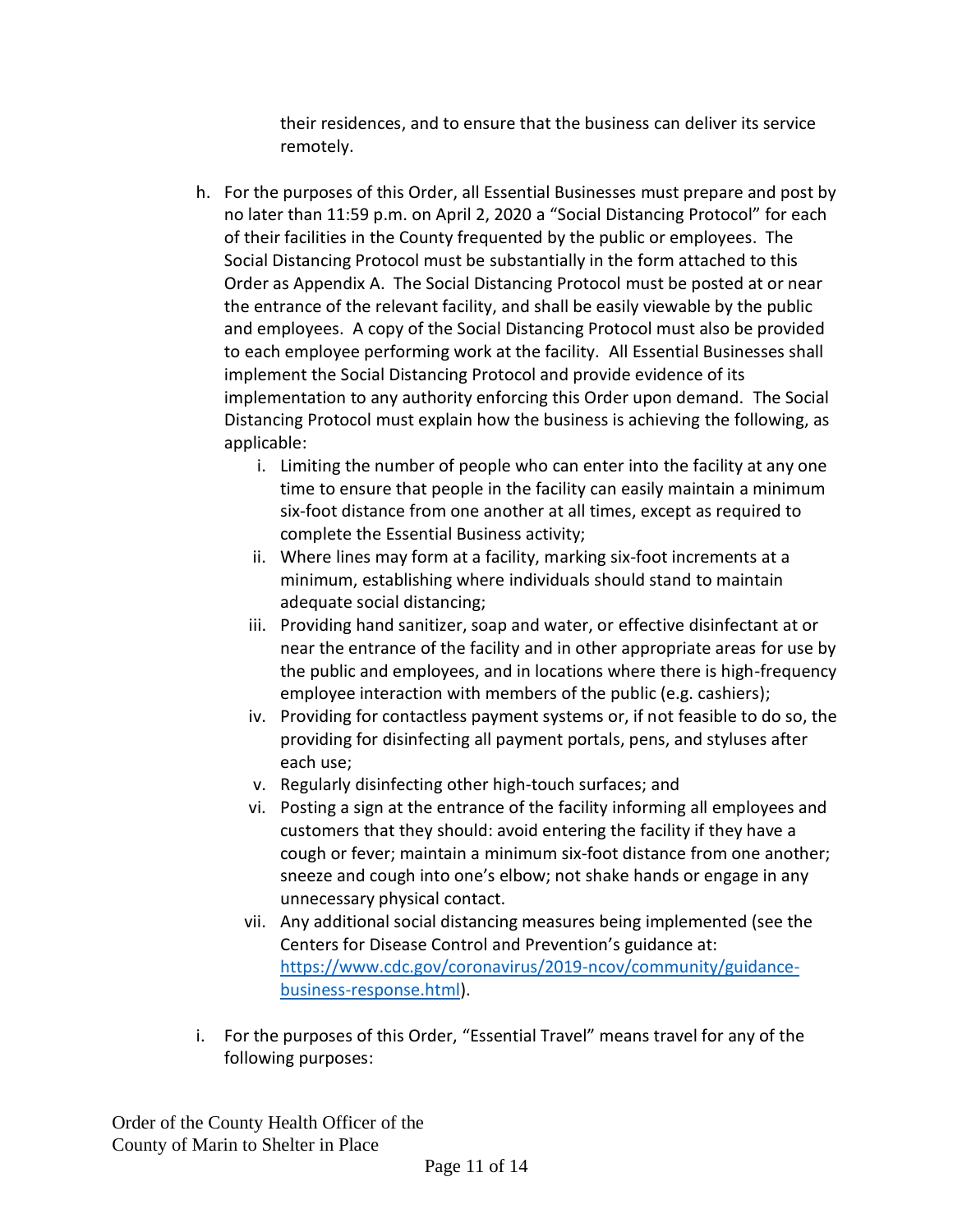- i. Travel related to the provision of or access to Essential Activities, Essential Governmental Functions, Essential Businesses, or Minimum Basic Operations.
- ii. Travel to care for any elderly, minors, dependents, or persons with disabilities.
- iii. Travel to or from educational institutions for purposes of receiving materials for distance learning, for receiving meals, and any other related services.
- iv. Travel to return to a place of residence from outside the County.
- v. Travel required by law enforcement or court order.
- vi. Travel required for non-residents to return to their place of residence outside the County. Individuals are strongly encouraged to verify that their transportation out of the County remains available and functional prior to commencing such travel.
- vii. Travel to manage after-death arrangements and burial.
- viii. Travel to arrange for shelter or avoid homelessness.
- ix. Travel to avoid domestic violence or child abuse.
- x. Travel for parental custody arrangements.
- xi. Travel to a place to temporarily reside in a residence or other facility to avoid potentially exposing others to COVID-19, such as a hotel or other facility provided by a governmental authority for such purposes.
- j. For purposes of this Order, "residences" include hotels, motels, shared rental units and similar facilities. Residences also include living structures and outdoor spaces associated with those living structures, such as patios, porches, backyards, and front yards that are only accessible to a single family or household unit.
- k. For purposes of this Order, "Social Distancing Requirements" means:
	- i. Maintaining at least six-foot social distancing from individuals who are not part of the same household or living unit;
	- ii. Frequently washing hands with soap and water for at least 20 seconds, or using hand sanitizer that is recognized by the Centers for Disease Control and Prevention as effective in combatting COVID-19;
	- iii. Covering coughs and sneezes with a tissue or fabric or, if not possible, into the sleeve or elbow (but not into hands); and
	- iv. Avoiding all social interaction outside the household when sick with a fever or cough.

All individuals must strictly comply with Social Distancing Requirements, except to the limited extent necessary to provide care (including childcare, adult or senior care, care to individuals with special needs, and patient care); as necessary to carry out the work of Essential Businesses, Essential Governmental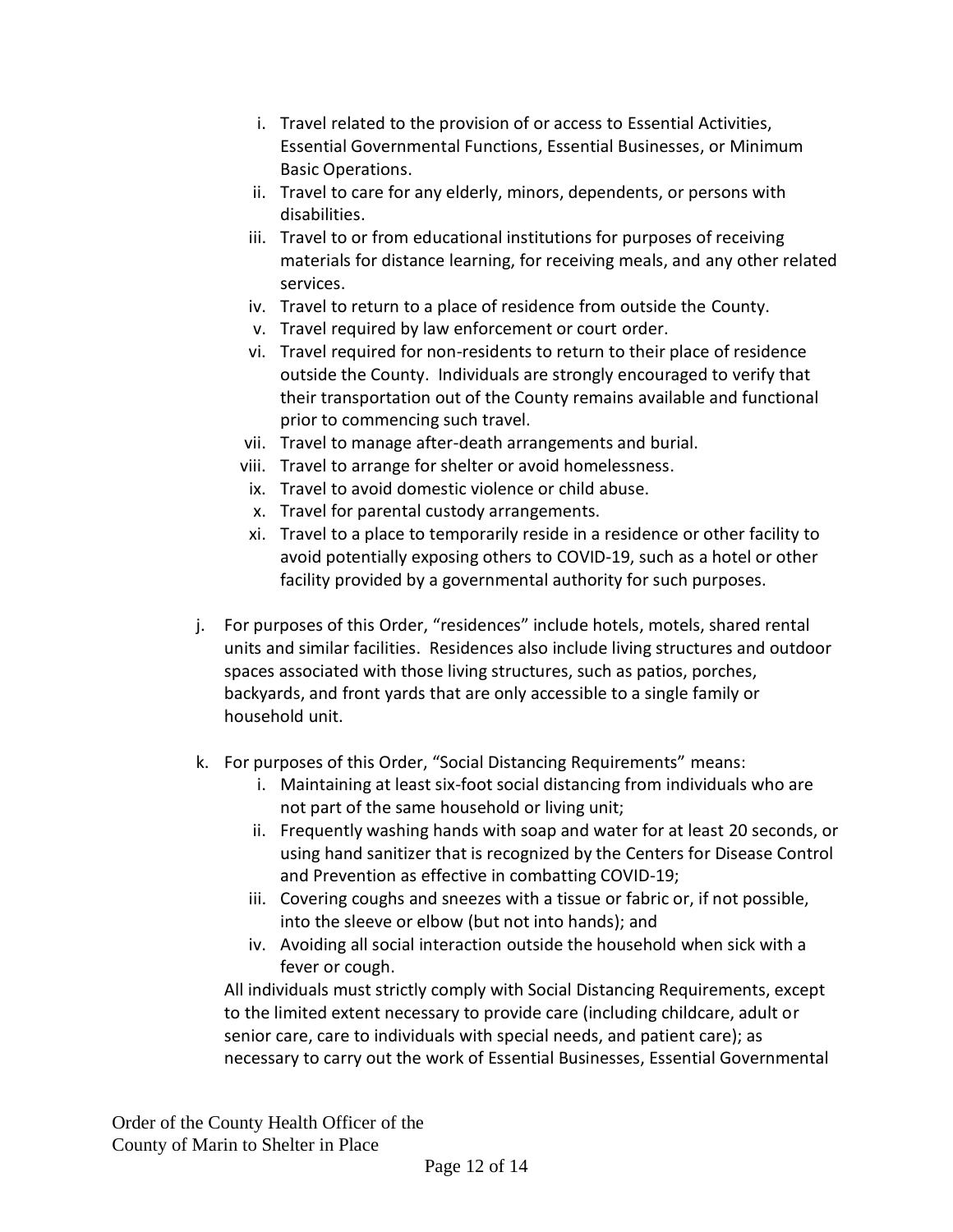Functions, or provide for Minimum Basic Operations; or as otherwise expressly provided in this Order.

- 14. Government agencies and other entities operating shelters and other facilities that house or provide meals or other necessities of life for individuals experiencing homelessness must take appropriate steps to help ensure compliance with Social Distancing Requirements, including adequate provision of hand sanitizer. Also, individuals experiencing homelessness who are unsheltered and living in encampments should, to the maximum extent feasible, abide by 12 foot by 12 foot distancing for the placement of tents, and government agencies should provide restroom and hand washing facilities for individuals in such encampments as set forth in Centers for Disease Control and Prevention Interim Guidance Responding to Coronavirus 2019 (COVID-19) Among People Experiencing Unsheltered Homelessness [\(https://www.cdc.gov/coronavirus/2019-ncov/need-extra-precautions/unsheltered](https://www.cdc.gov/coronavirus/2019-ncov/need-extra-precautions/unsheltered-homelessness.html)[homelessness.html\)](https://www.cdc.gov/coronavirus/2019-ncov/need-extra-precautions/unsheltered-homelessness.html).
- 15. Pursuant to Government Code sections 26602 and 41601 and Health and Safety Code section 101029, the Health Officer requests that the Sheriff and all chiefs of police in the County ensure compliance with and enforce this Order. The violation of any provision of this Order constitutes an imminent threat and menace to public health, constitutes a public nuisance, and is punishable by fine, imprisonment, or both.
- 16. This Order shall become effective at 11:59 p.m. on March 31, 2020 and will continue to be in effect until 11:59 p.m. on May 3, 2020, or until it is extended, rescinded, superseded, or amended in writing by the Health Officer.
- 17. Copies of this Order shall promptly be: (1) made available at the Bulletin Board adjacent to the entrance to the Chambers of the Board of Supervisors, Room 330, Administration Building, and in the display case in the center arch of the Hall of Justice, Marin County Civic Center, San Rafael, California; (2) posted on the County of Marin website [\(www.marincounty.org\)](http://www.marincounty.org/) as well as the County of Marin Department of Health and Human Services website [\(www.marinhhs.org\)](http://www.marinhhs.org/); and (3) provided to any member of the public requesting a copy of this Order.
- 18. If any provision of this Order to its application to any person or circumstance is held to be invalid, the reminder of the Order, including the application of such part or provision to other persons or circumstances, shall not be affected and shall continue in full force and effect. To this end, the provisions of this Order are severable.